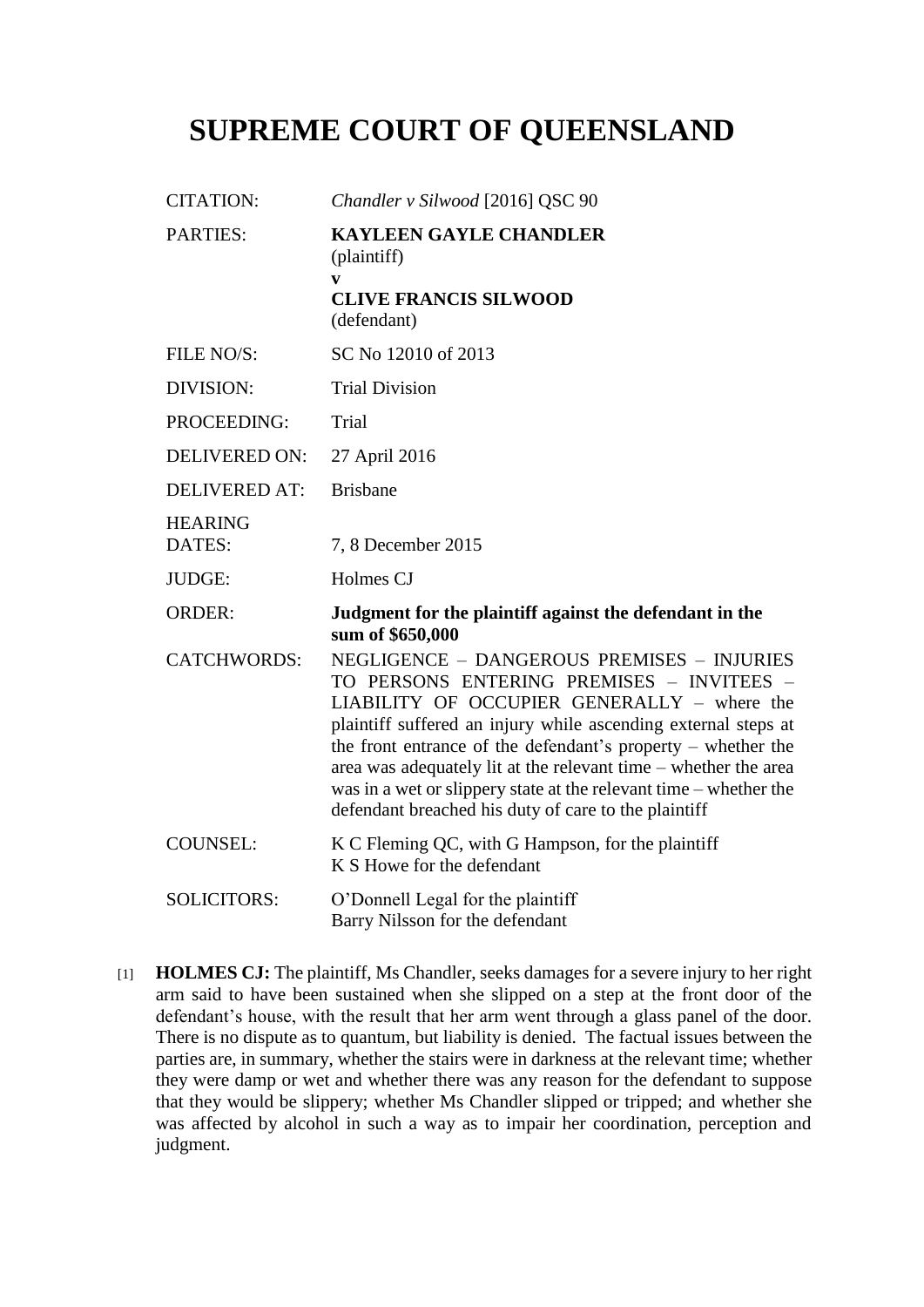#### *The plaintiff's evidence*

- [2] Ms Chandler and the defendant, Mr Silwood, had previously been in a relationship which had ended by the time of her accident on 9 September 2008, but in the course of it Ms Chandler had conceived a child, born about two weeks prior to the incident. On the day in question, worn out by caring for the baby, she had made a number of attempts to contact Mr Silwood by telephone. Eventually there was a long conversation between the two at 7.49 pm, in which they agreed that Ms Chandler would bring the baby to Mr Silwood's house, which was not far from her own, that night. The aim was to give Ms Chandler an opportunity to catch up on her sleep. Ms Chandler's evidence was that from about 4 pm she had drunk three 150 millilitre glasses containing an even mix of red wine and lemonade, with the aim of drying up her breast milk. On her arrival at Mr Silwood's house at about 8.30 pm, with the baby and her older daughter in her car, she pulled up on the driveway, got out of the car and walked to the front door. She saw no lights inside the house. Nor was there any outside light.
- [3] Photographs tendered in evidence show a concrete path leading from the driveway of Mr Silwood's house to a small tiled area and two tiled steps in front of the front door of the residence. The area of the tiles and steps is recessed so as to form a sort of alcove at the front of the house. There is a street light across the road; judging by the scale on the photograph it is about 25 metres from the front door. However, part of the house extends beyond the alcove, between it and the light. A 2015 photograph shows a three-limbed palm tree at the front of that protruding section of the house; according to Ms Chandler, the tree was bushier in 2008.
- [4] On the evening of 9 September 2008, Ms Chandler was wearing sandals with a very small wedge heel; they had synthetic soles, but she could not remember whether they were smooth or corrugated. She had put a foot (she could not recall which) on the tiled area and then her right foot on the lower of the two stairs. She said that she went "across" from the path. (Unfortunately, although she indicated her direction of travel, it was not recorded in submissions. Her counsel's recall was that it was at an acute, rather than a 90˚, angle to the stairs. Counsel for the defendant could not recall, but did not dispute that memory.) When Ms Chandler put her right foot on the lower step, she felt herself slide forward. In trying to stop herself from falling, she put her outstretched armsthrough the bottom panel of the door, injuring her right arm. She bled profusely, having damaged an artery.
- [5] Ms Chandler could not remember Mr Silwood coming to her aid, nor the arrival of a young woman neighbour or the ambulance which took her to Redcliffe Hospital. The Queensland Ambulance Service notes record that she appeared to have lost a litre of blood and that she was administered five grams of morphine. She was transferred in the early hours of the morning to Princess Alexandra Hospital for surgery. In the first day or so that she was there, Mr Silwood spoke to her. He acknowledged that he had washed the house down on the day of her visit and that the steps might been wet so as to cause her to slip.
- [6] Under cross-examination, Ms Chandler was challenged about what were said to be previous inconsistent statements, as to whether she had in fact tripped rather than slipped and the amount of alcohol she had drunk before the incident. It was put to her that a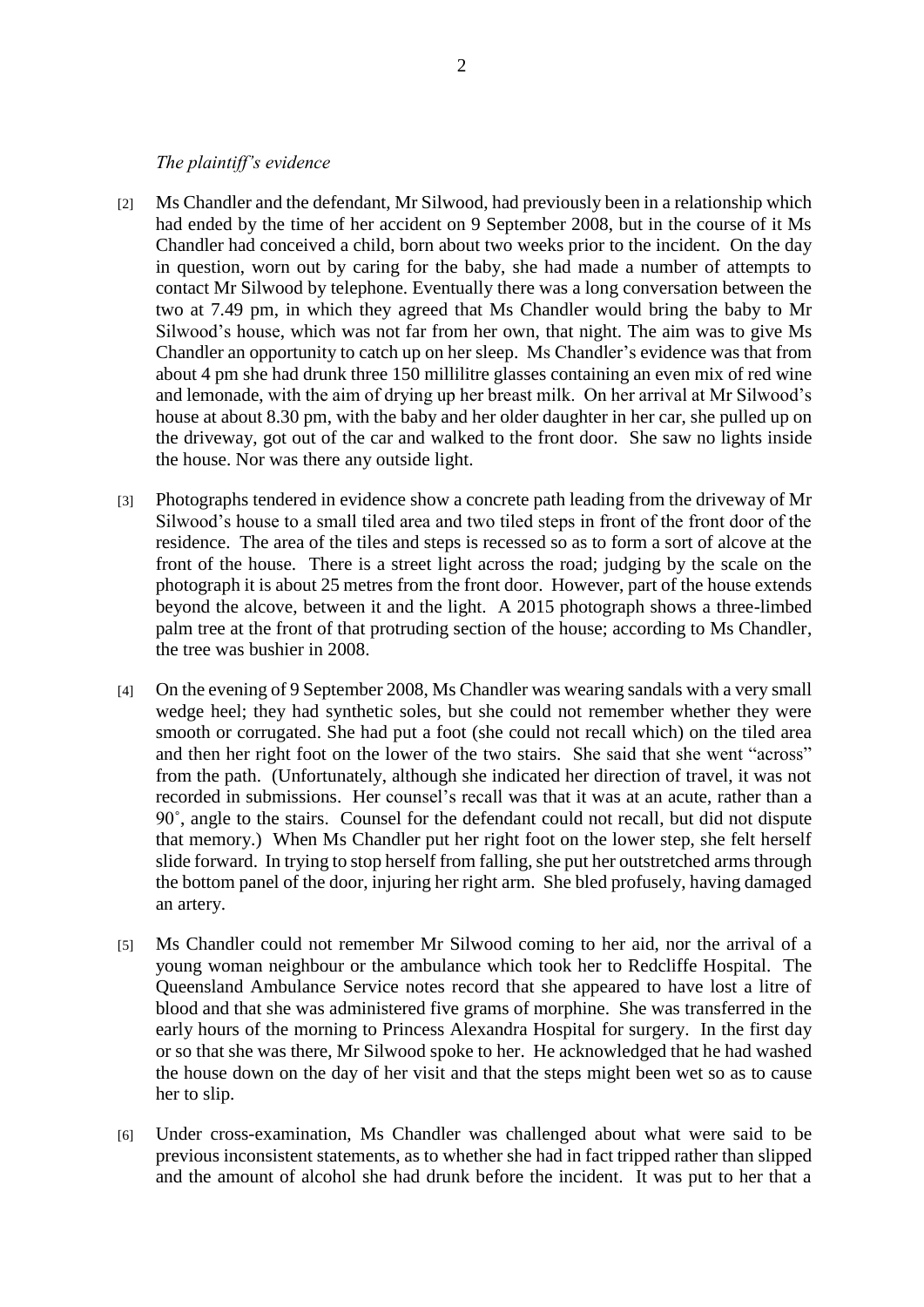neighbour who had heard her scream and come to help, Ms Giammichele, had asked her whether she had been drinking and she had responded that she had been. Ms Chandler said she had no recall of that. A Queensland Ambulance Service report, admitted by consent, gave a case description with these details:

> "Called to a 36 yr old female pt who had tripped up her front stairs and fell with an outstretched arm through a glass panel door…pt stated she had consumed 'a lot' of alcohol this pm".

The emergency department record from Redcliffe Hospital, similarly admitted by consent, contained these notes:

> "36 yo presents following trip on stairs and falls through glass door at top of stairs…had been drinking all evening three glasses wine total".

Ms Chandler said she did not recall any discussion with anyone after the accident; in particular she did not recall saying that she had tripped, that she had drunk a lot of alcohol or that she had drunk three glasses of wine. Asked why she had made no mention of a lemonade mix to hospital staff, she said that at the relevant time she was moving in and out of consciousness and thought she was going to die.

[7] It was put to Ms Chandler that in a notice given under the *Personal Injuries Proceedings Act* in February 2009, in answer to a question as to whether she had consumed any alcohol in the 12 hours before the incident, she had responded

> "One glass of wine and lemonade. One glass approximately one hour before the incident".

Ms Chandler said that was an error. It was also pointed out to her that in a Reply filed on 4 April 2014, it was specified that it was on the tiled area, not the steps, that she had slipped. Again she said that it was wrong. (An amended Statement of Claim filed 27 March 2015 alleged that Ms Chandler had slipped as she stepped on to the first of the two tiled steps with her right foot, consistently with her evidence.)

[8] Cross-examined on the point, Ms Chandler said that she placed the foot which slipped partly on the nosing and partly on the tread of the first step. She indicated that it was at a point about a quarter of the way along the step, marking it on a photograph. She agreed that she had been to Mr Silwood's house many times over the last two years. Although she usually used the back door, on numerous occasions and in varying weather conditions, she had entered by the front steps and door. Ms Chandler rejected the proposition that on this occasion, having had "a few drinks", she had lost her footing or misjudged her step.

# *The defendant's evidence*

[9] Mr Silwood's house was built in 1968; he had purchased it in 2000. He had not made any alterations to the stairs and tiled area outside the front door. On arriving home from work on 9 September 2008, he had noticed some bat droppings on the front wall of the house, so at about 3 pm he had hosed next to the front door. He put a cross on a photograph to mark the area hosed; it is immediately adjacent to the steps and looks to be about a metre above the ground. He did nothing to dry the area afterwards. Mr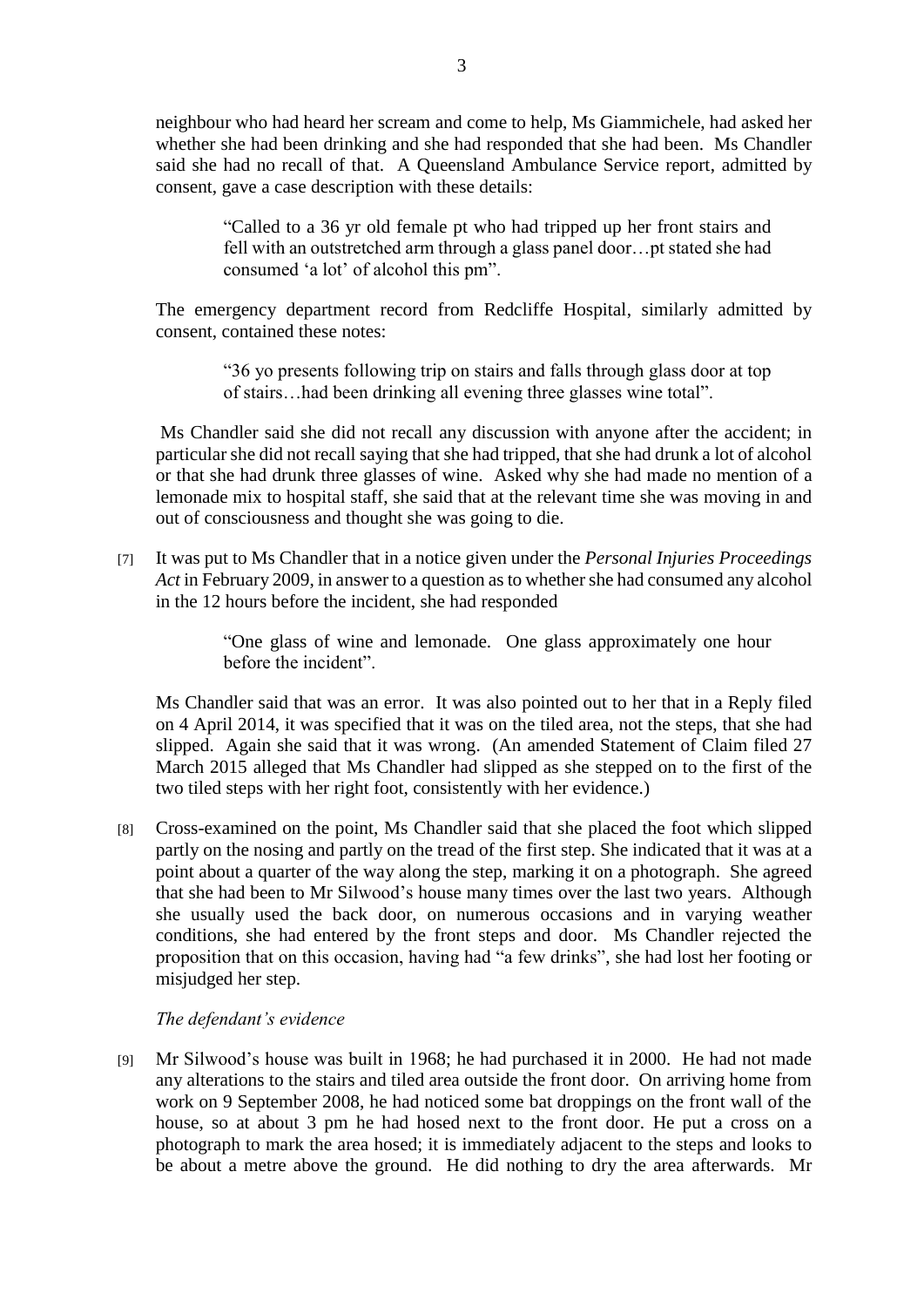Silwood said he had had no concerns about the stairs being slippery, either generally, or on previous occasions when he had hosed the wall.

- [10] Having spoken earlier with Ms Chandler about bringing the baby around to his house, Mr Silwood was in the kitchen around 8.30 pm, cooking dinner. Responding to a noise, he discovered that Ms Chandler had fallen and cut her arm at the front door. His first actions were to find a towel, wrap her arm in it and ring the emergency number. The emergency call was played. Mr Silwood can be heard saying that Ms Chandler is about to black out. She can be heard in a state of agitation telling him to get the baby and saying that she is about to be sick and thinks she is dying. With the operator still on the line, Mr Silwood took Ms Chandler inside, put her on the couch and retrieved the baby and Ms Chandler's young daughter from her car. When he went to fetch the children, he did not notice that the steps or tiled area were wet or damp, and he did not detect any slipperiness. The outside light was not on, but there was a streetlight across the road and the kitchen light would have been on; he was able to see where he was going.
- [11] Under cross-examination, Mr Silwood said that when he went to Ms Chandler's assistance she was half on the steps and half in the house, bleeding heavily. He conceded that he was not taking any notice of whether there was any water on the steps or tiles and that when he returned with the two children, he had to tread carefully, making his way through a substantial amount of blood near the door. The streetlight was across the road from his house; there was a palm tree between it and the front porch. Mr Silwood agreed that any light thrown from the kitchen, which was at the back of the house, would not have made its way to the alcove area.
- [12] Mr Silwood acknowledged that when he was washing the bat droppings off the house, he had been unconcerned about the amount of water deposited on the stairs and tiles. The stairs might well have been wet when Ms Chandler fell, he conceded, but he did not know. He had not heard any conversation between her and Ms Giammichele, the neighbour who came to assist, as to whether she had been drinking alcohol, and he would not have thought that she was in any condition to engage in conversation.

#### *The Good Samaritan's evidence*

- [13] Ms Giammichele lived nearby. She had not been to Mr Silwood's house before, but hearing a scream, rather bravely came to the aid of the person in trouble. She said that when she arrived, she was able to see where she was going. There was a light coming from just inside the house and there were streetlights on. The steps were not wet nor damp to her recall. She had no difficulty in walking up them, although she was hurrying to assist, not walking casually. When she entered the house Ms Chandler and Mr Silwood were in the living room. Mr Silwood, while holding the baby, was using a towel to try and stop the bleeding from Ms Chandler's arm. Ms Giammichele could see all that was going on, but she did not know the source of the light: whether the living room light was on or not.
- [14] Ms Giammichele took the baby from Mr Silwood. Smelling alcohol on Ms Chandler, she asked her if she had been drinking, because of the concern that it might affect blood loss. Ms Chandler replied "yes". Ms Giammichele spoke to the emergency operator. On the recording she can be heard advising the operator that Ms Chandler was "throwing up", and her bleeding was uncontrolled; she received instructions about stanching it. Under cross-examination, Ms Giammichele said that she did not know whether she had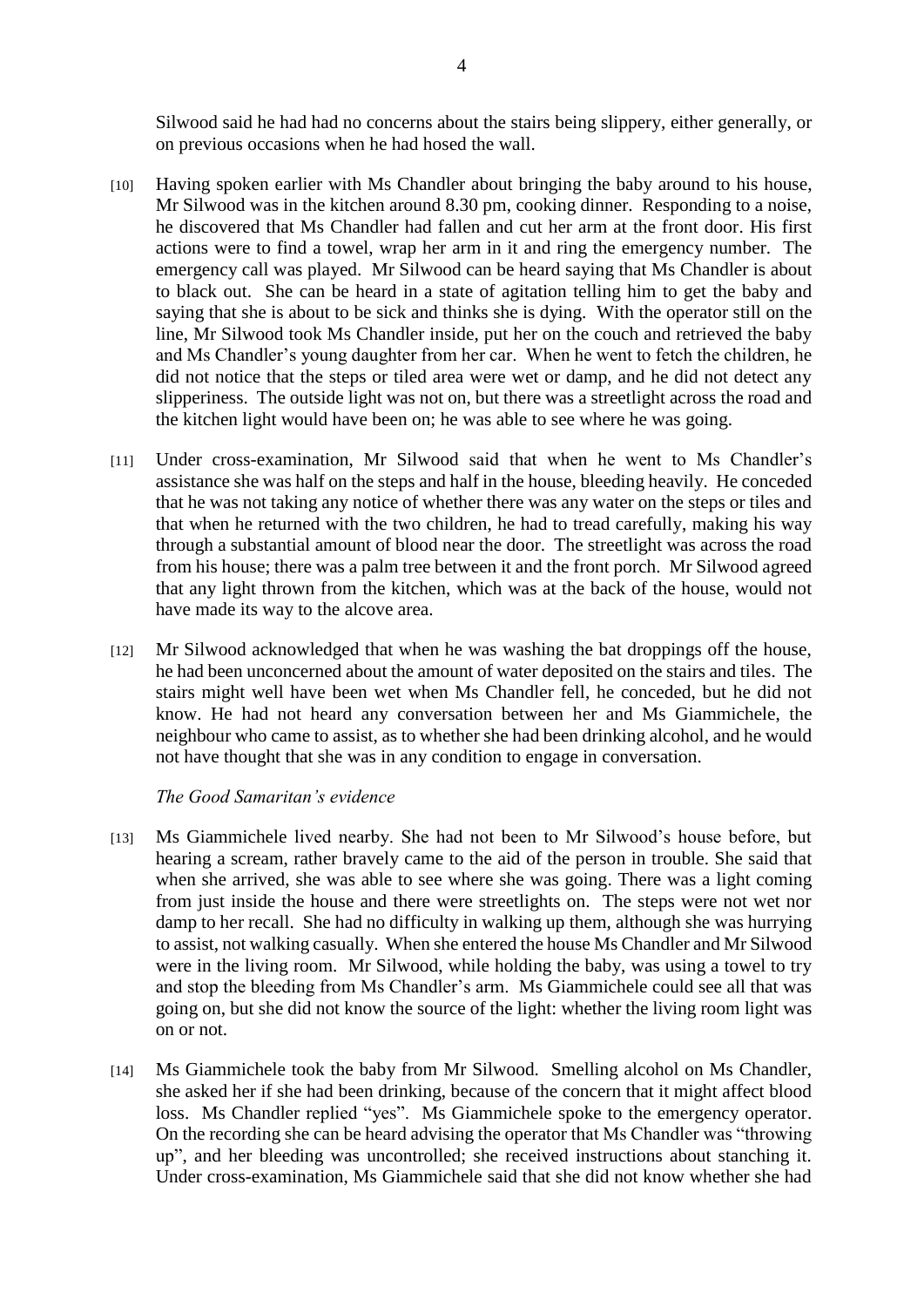asked Ms Chandler about drinking before or after she vomited. She left the house after Ms Chandler was taken away by the ambulance. Walking down the stairs, she did not notice that they were slippery or wet, and she had no difficulty seeing her way. Ms Giammichele agreed, under cross-examination, that there was a lot of blood on the stairs and inside the house. She had not specifically looked for water on the stairs, and she had walked around the blood.

### *The expert evidence as to intoxication*

- [15] Ms Chandler had identified the wine she mixed with lemonade as a Wolf Blass label, the alcohol content of which was established to be between 13 and 14 per cent. She had drunk it from a 150 millilitre glass. Expert evidence was adduced in her case from Dr Donal Buchanan, a forensic medical officer. On the premise that she had begun drinking at 4 pm and stopped at 7 pm, consuming 225 millilitres of wine, he estimated that by 8.30 pm her blood alcohol concentration would have been between 0 and .03 per cent, with minimal effect on her judgment and perception. Dr Buchanan had also made calculations on the basis of, inter alia, Ms Chandler's having drunk three glasses each containing 150 millilitres of wine over a four and a half hour period. That would have produced a blood alcohol concentration in Ms Chandler of .057 per cent at 8.30 pm, which would result in some degree of disinhibition, with mild impairment of perception and judgment. It would not normally produce any visible sign of intoxication such as unsteadiness on the feet.
- [16] In giving evidence, Dr Buchanan said that Ms Chandler's blood pressure readings as recorded in the medical records showed that she had suffered marked blood loss, which would cause her to be anxious and confused. It would be very difficult to discern from her behaviour whether Ms Chandler were intoxicated or simply suffering shock from loss of blood. In cross-examination, Dr Buchanan said that a smell of alcohol on a person's breath could be expected to dissipate in 15 to 20 minutes. If, on the other hand, Ms Chandler's last drink had been an hour or so before and diluted with lemonade, it would be surprising that alcohol could still be smelled on her breath.
- [17] The defendant called Dr Robert Hoskins, a physician with expertise in forensic medicine. He did not disagree with any of Dr Buchanan's calculations. However, he considered that if Ms Chandler had a blood alcohol concentration of .057 per cent, the resulting impairment of her perception and judgment would affect her capacity to exercise proper care and skill. That would not be the case if her blood alcohol concentration were as low as .03 per cent. The smell of alcohol in the mouth could be expected to dissipate after five minutes, but there were two other possible sources of the smell of alcohol: spillage on a person's clothes or a persisting chemical from the alcohol, excreted in the breath. There was no necessary relationship between the smell of alcohol and the state of a person's sobriety.

# *The expert evidence as to the state of the stairs*

[18] The third expert called in the case was Mr Roger Kahler, an engineer who provided a report and gave evidence in Ms Chandler's case as to the slip resistance of the stairs. The tread on the first stair sloped from rear to front. Its nosing was slightly raised above the tread's surface, which caused pooling when water was poured onto the stair. Mr Kahler observed some algae growth at the stair's edge, indicating, he said, that water did not freely drain from the stair, instead partially draining through the grout lines of the nosing strips and leaving a residue of pooled water.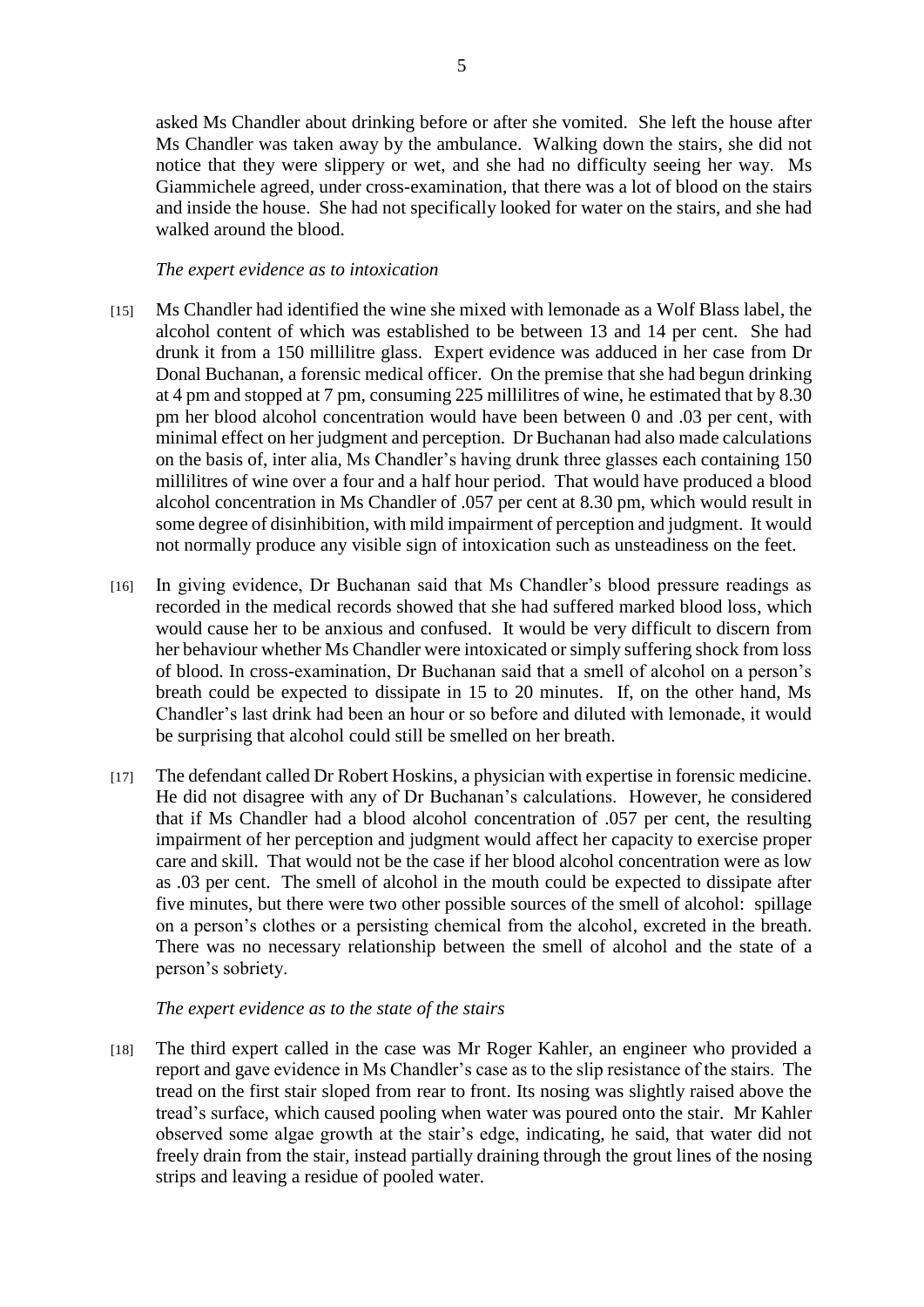- [19] Mr Kahler had been able to establish that the maximum temperature on the day of the accident was 20.5˚ C. He was not able to obtain a figure for humidity but did establish that on 9 September 2014, a day when the temperature was comparable, the humidity level was 65 per cent. He had carried out a test to establish the evaporation rate of water in an environment in which the temperature was maintained at 24˚ C and humidity at 50 per cent, those being conservative estimates on the basis of the figures he had obtained. He conducted the test in an enclosed air conditioned room with air circulating from an evaporator unit. The water reduced at a rate of .05 mm per hour; at that rate, five hours after the step was cleaned, the pooled water could be expected to have dropped by .25 mm. That suggested to him that it was probable the stair was still wet when Ms Chandler arrived. The precise quantity of water which remained on it was irrelevant; the point was that any water would alter the friction properties of the stair.
- [20] Mr Kahler conducted friction tests on the steps in a wet state, using a "Wet Pendulum" test to arrive at a friction measurement used in Australian Standards which identified appropriate surface materials. The Pendulum test gave a reading which was higher the greater the friction. Mr Kahler arrived at a range of 33-36 for the step treads and 33-38 for the nosings. There was no Australian Standard which prescribed slip resistance for external stairs, but for external colonnades and walkways and for internal stair nosings, the recommendation was for surfaces which gave results between 45-54, in order to produce a low prospect of the floor surface contributing to a risk of slipping when wet. Readings of 35-44 produced a moderate risk of slipping and 25-34 a high risk. The readings in the present case were at the margin between the last two categories.
- [21] In his report, Mr Kahler proceeded on instructions that Ms Chandler had stepped directly from the concrete path at an angle onto the first stair, using her right foot, rather than first walking onto the tiled area below the stairs. He made the point that a pedestrian walking on a surface with a higher degree of friction, such as a concrete path, tended to develop an expectation of its continuance, so that a slip was more likely on moving to a slipperier surface such as a wet stair tread. Mr Kahler said that if Ms Chandler had stepped on the stairs at an angle, it was not of great significance whether her foot was partly on the nosing; if her direction of approach was not square on, a friction effect known as hysteresis (to achieve which was the purpose of the grooves in the nosing) would be lost. To a question about the significance of a situation in which Ms Chandler placed one foot on the tiled area and the other on the lower stair, Mr Kahler said that since the tiles were as slippery as the step, it would be expected that the left foot would slip first. However, that might depend on whether the left foot was contacting the nosings of the tiled area rather than a tile.
- [22] Mr Kahler suggested various safety measures, including drying the stairs after cleaning and installing an external sensor light. He made the point, though, that lighting was a contributory, rather than an essential, factor because it depended on whether the light revealed that there was a change in the surface to which the person using it would respond.

#### *The pleadings as to negligence and contributory negligence*

[23] There was no dispute that Mr Silwood as occupier of the property owed a duty to Ms Chandler as a lawful entrant to take reasonable care to prevent injury to her, while being entitled to assume that she would take reasonable care for her own safety. The amended statement of claim pleaded negligence in Mr Silwood's failures to: switch on the outdoor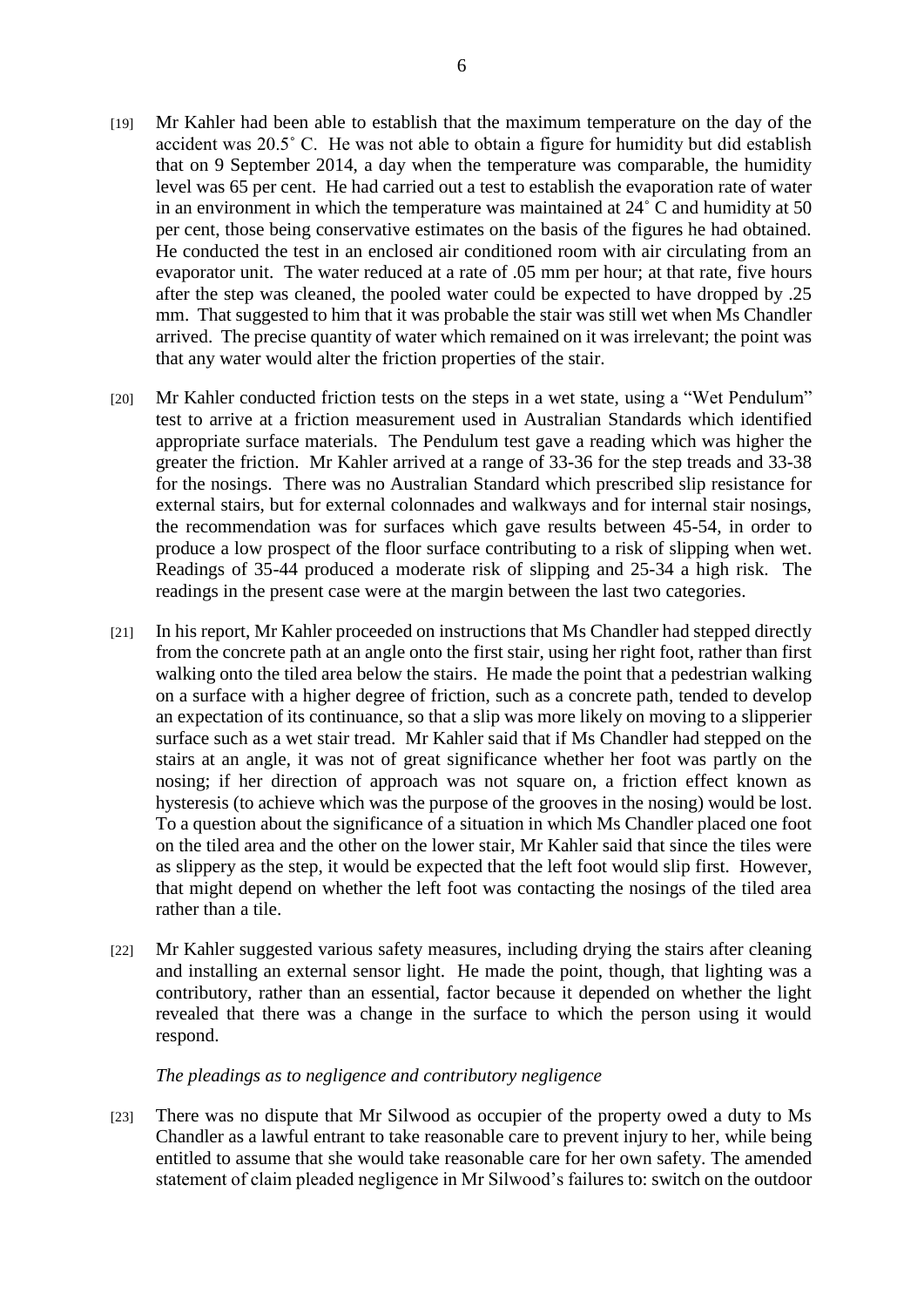light or otherwise illuminate the alcove area so that any water was apparent; warn Ms Chandler that the area could be wet, damp or slippery as a result of his having washed the area down; ensure that the area was dry; and somewhat more cryptically, identify the risk posed by the area being damp or slippery as a result of the washing of the house. Those allegations were of course denied, and Mr Silwood pleaded also that the incident was the result of Ms Chandler's inebriation and carelessness, or alternatively that those matters amounted to contributory negligence which should result in a reduction of her damages by at least 50 per cent.

# *Credit findings*

[24] My impression of the three lay witnesses was that all were honest and generally reliable, but that time and the dramatic nature of the events were likely to have affected their memory for some details. Nothing in the evidence of the three expert witnesses suggested to me that their opinions could not be relied on.

# *Whether the steps were wet and slippery*

- [25] The steps were almost certainly still damp when Ms Chandler arrived. The proximity of the wall which Mr Silwood was hosing to the steps made it inevitable that water would have been deposited on them in that process; and as Mr Kahler demonstrated, the formation of the lower step meant that the water could not drain away in its entirety. His testing provided some illustration of the slowness of the evaporation process, but common sense would indicate, in any event, that the steps were unlikely to dry quickly. It was a cool spring day, no doubt growing colder as the evening set in. The photographs of the alcove show it to be rather a dark, damp place, something which is confirmed by the algae growth on the stair. I am satisfied that there was residual moisture on the stairs and, having regard to the Wet Pendulum test results, that its effect was to produce a significant risk of slipping.
- [26] It would have been apparent to Mr Silwood, too, had he turned his mind to it, that the steps would remain wet for some time and could be hazardous in that state. In conversations with Ms Chandler, both around the time of her accident and more recently, in a statement made in 2008, and in evidence here, he has consistently conceded the possibility, without actual knowledge, that they were damp or wet when Ms Chandler arrived at the house. His volunteering to Ms Chandler, very shortly post-accident, of the possibility that wet steps were the cause of her fall, while not an admission of the fact, certainly suggests a consciousness on his part that they were likely to have remained in that condition and to have caused her fall. He might not on previous occasions have had any concern about the steps after he had hosed them, but he did not seem to me likely to have given the matter any thought; when he did (after her accident) the likelihood was apparent to him. The lack of any previous accident may well have been a matter of luck.
- [27] The fact that neither Mr Silwood nor Ms Giammichele observed any dampness or water on the steps as they used them that night does not compel a different conclusion. It was not something of which they were likely to take heed in the drama of events; and both of them were likely to have been concerned with the need to avoid the blood on the steps, the need to take that care possibly accounting for why they did not slip. And of course, while there may have been sufficient light for them at that stage to see where they were going, the porch light was not turned on. In that state of illumination, it is questionable how able they would have been to discern water, which would not have been as visible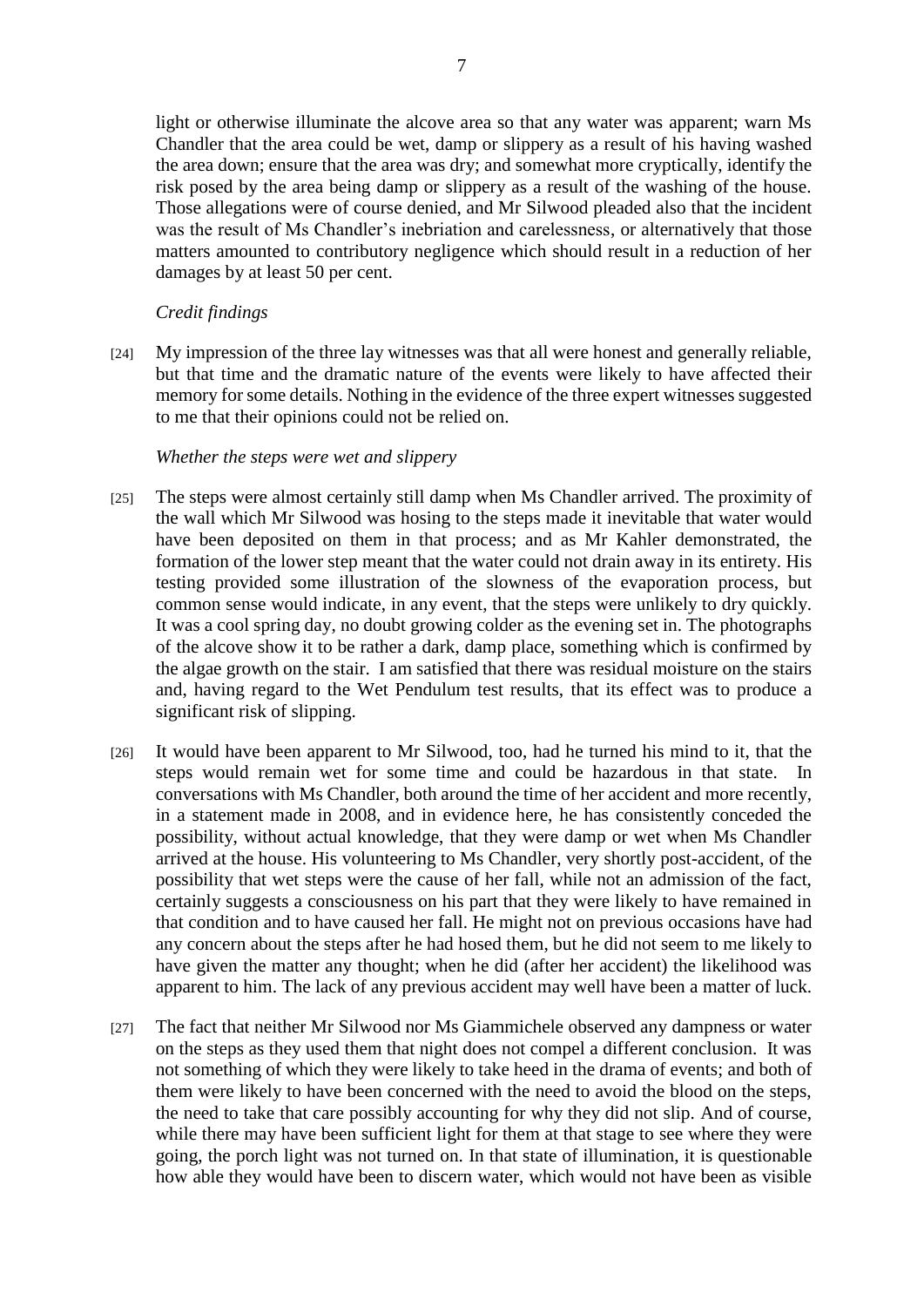as blood. Notwithstanding their evidence, I am satisfied at a level beyond probability that the steps were wet to some degree and in that condition unsafe.

# *The lighting*

[28] Mr Silwood frankly conceded that he had not turned the outside light on and that the only light on in the house when Ms Chandler arrived was that in the kitchen, which did not cast any light into the alcove. There is no evidence as to how effective the street lighting was, but it is apparent that the part of the house which extended towards the road was presented some barrier between the light and the alcove. The palm tree was also likely to cast some shadow in that area. Mr Silwood and Ms Giammichele both said that they could see adequately when they used the stairs; but it seems to me that the probable explanation is that Mr Silwood had actually turned the living room light on by that stage. It seems extremely improbable that he attempted to attend to Ms Chandler's arm or ring emergency services in a darkened room or that he brought the children back into the house without having turned the living room light on. His having done so would certainly explain Ms Giammichele's recollection of a light "from just inside" and her ability to see what was going on with the occupants in the living room. I accept Ms Chandler's evidence that the alcove area was dark when she arrived.

### *Intoxication and trip vs slip*

- [29] Reliance was placed for the defence on the apparent previous inconsistent statements made by Ms Chandler, particularly as recorded in the Queensland Ambulance Service notes and the Redcliffe Hospital emergency department's clinical record. She denied them, but the records nonetheless have some evidentiary status, having been admitted by consent. However, I do not consider them to be of any real weight in this context. The references in both sets of records to a "trip" is more likely to have been the product of inference by the Ambulance Service members, carried through to the hospital records, than anything Ms Chandler said. In neither case is the relevant statement attributed to her.
- [30] Ms Chandler is recorded as saying to the ambulance officers that she had consumed "a lot" of alcohol and at the hospital that she had been "drinking all evening three glasses wine". What amounts to "a lot" might depend on one's practices; Ms Chandler was not a regular drinker. Nor was there likely to have been much opportunity for her to elaborate in the circumstances on the precise content of her glasses of wine. More importantly, given the effects of shock, her panicked state (which can be heard on the emergency call), and the fact that she was administered morphine, I do not think one could safely place any reliance on what she said at those times. Her evidence here is to be preferred.
- [31] There seems to have been a later inconsistency in the answer in the *Personal Injuries Proceedings Act* notice which suggested that Ms Chandler had drunk only one glass of wine and lemonade in the 12 hours preceding the accident. The possibility exists that that was an attempt to minimise her alcohol intake, but it may equally be the product of poor taking of instructions. I am not prepared to base any adverse finding about her alcohol consumption on it. Ms Giammichele's recollection of a smell of alcohol, for the reasons Dr Hoskins gave, is not conclusive of anything. It seems more likely that if Ms Chandler had been intoxicated, Mr Silwood, who knew her well, would have been alive to that fact, notwithstanding the complications of shock and blood loss. He made no such suggestion. I accept Ms Chandler's account that she had drunk only the half quantities